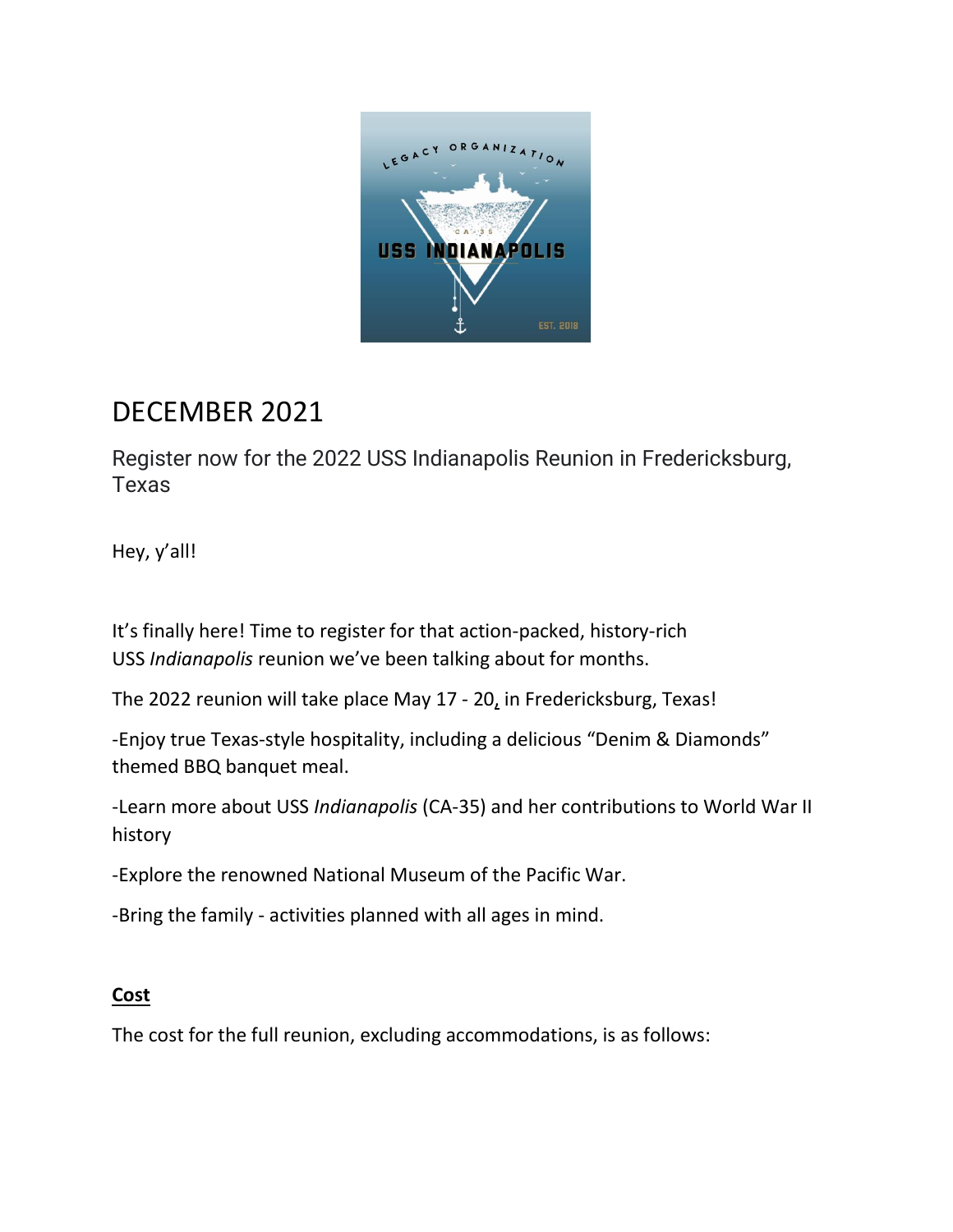-\$100/adult

-\$40/children, ages 3-12

-Children under 3 years old get in free

This year, your registration fee includes a lot of great perks!

-Two-day VIP pass to the National Museum of the Pacific War

-All *Indianapolis* reunion programs at the Museum campus

-Texas BBQ banquet dinner with music and entertainment

-Admission to a specially curated battle re-enactment at the museum's Combat Zone

-Dessert Get-Together on Wednesday evening

-A set of two personalized dog tags

-Plus, a special perk for current, dues-paid Legacy members only: An exclusive VIP party just before the banquet

## **Hotels**

We've reserved room blocks at two convenient hotels, across the street from each other and within a 5-minute walk of the museum. Each hotel can accommodate up to four persons per room **with breakfast included.**

An important, no-kidding note about hotels: Fredericksburg is a high-demand sightseeing destination, and our hotels are the closest to the museum of any in the city. Make your reservations early so that you can be close to all the fun! Our Fredericksburg Inn room block expires March 17, 2022. Our block at the Inn on Baron's Creek expires April 17, 2022.